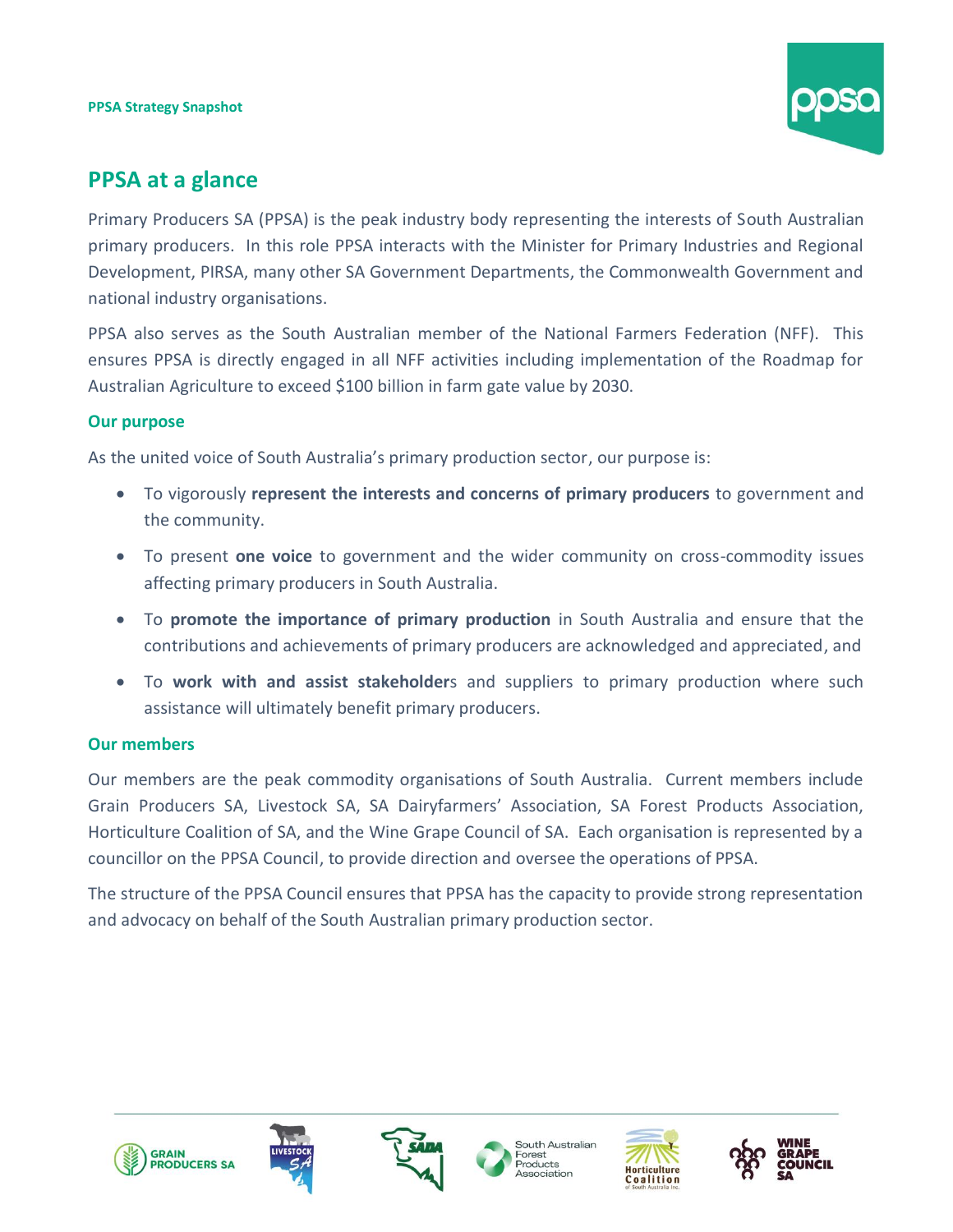

### **What we do**

PPSA develops the South Australian primary production sector through:

- 1. **Engagement**. PPSA will partner with government and industry to develop policies and programs that promote the social, economic, and environmental sustainability of South Australian primary production.
- 2. **Leadership**. PPSA acts as the conduit to the South Australian primary production sector and presents a united voice on behalf of its membership in advocacy and representative activities.
- 3. **Communication**. PPSA influences policy makers by promoting the contribution we make to the South Australian economy and engaging positively with government and the broader community.

### **Our vision**

A strong and viable primary production sector in South Australia, which is valued by government and the community.

# **Our mission**

To represent the collective interests of South Australian primary producers without fear or favour.

# **Our values**

| <b>Authenticity</b> | We reflect the needs and aspirations of primary producers in policy.                                           |
|---------------------|----------------------------------------------------------------------------------------------------------------|
| <b>Cooperation</b>  | We work collectively to advance South Australian agriculture.                                                  |
| <b>Flexibility</b>  | We readily adapt to changing circumstances and identity new opportunities to achieve our goals.                |
| Trust               | We foster trusted relationships and serve as a reliable source of information on behalf of primary industries. |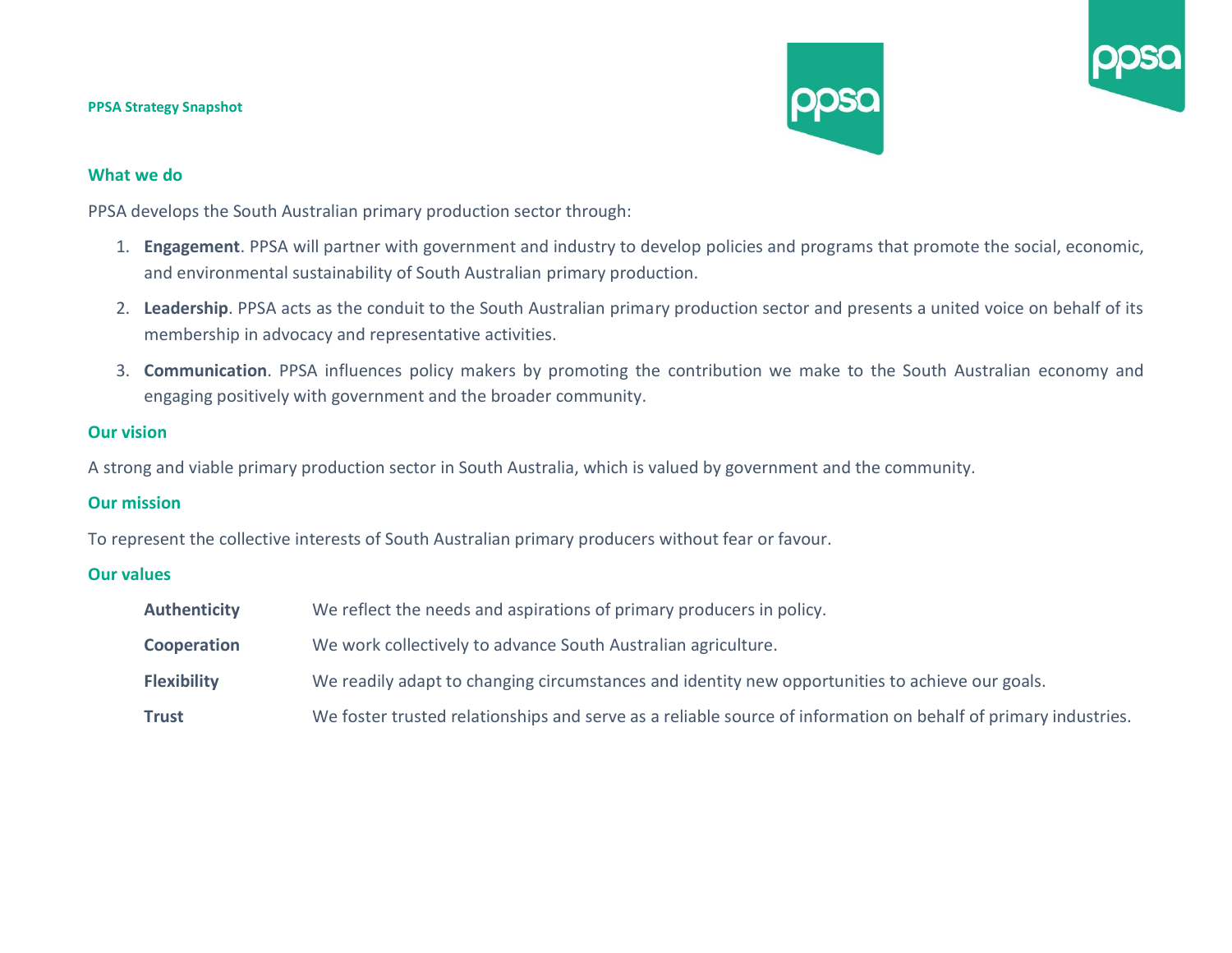#### **PPSA Strategy Snapshot**





- A strong and viable primary production sector is fundamental to the South Australian economy.
- Agricultural production is inherent to regional development and community prosperity.
- South Australian farmers are custodians of the agricultural and much of the natural landscape and water resources used for food, wine, and fibre production.
- Sustainable stewardship is best achieved through market-based incentives that reward primary producers for preserving natural capital, rather than regulatory interventions or pecuniary penalties alone.
- Biosecurity is a shared community and industry responsibility, and must be adequately funded by government to respond to threats and incursions of exotic pests and diseases.
- Public investment in agricultural research and development delivers significant return on investment through productivity gains and improved sustainability.
- Farmers are on the front-line of a changing climate and adapt to emerging weather risk throughout the growing season.
- Agricultural innovation relies on adoption of new technologies and farming practices to increase productivity and improve efficiency.
- Regional communities deserve equitable access to a standard of health care, education and basic government services readily provided in metropolitan Adelaide.
- Investment in food and fibre manufacturing will support jobs and grow the South Australian economy, while improving domestic food security and sovereign capability.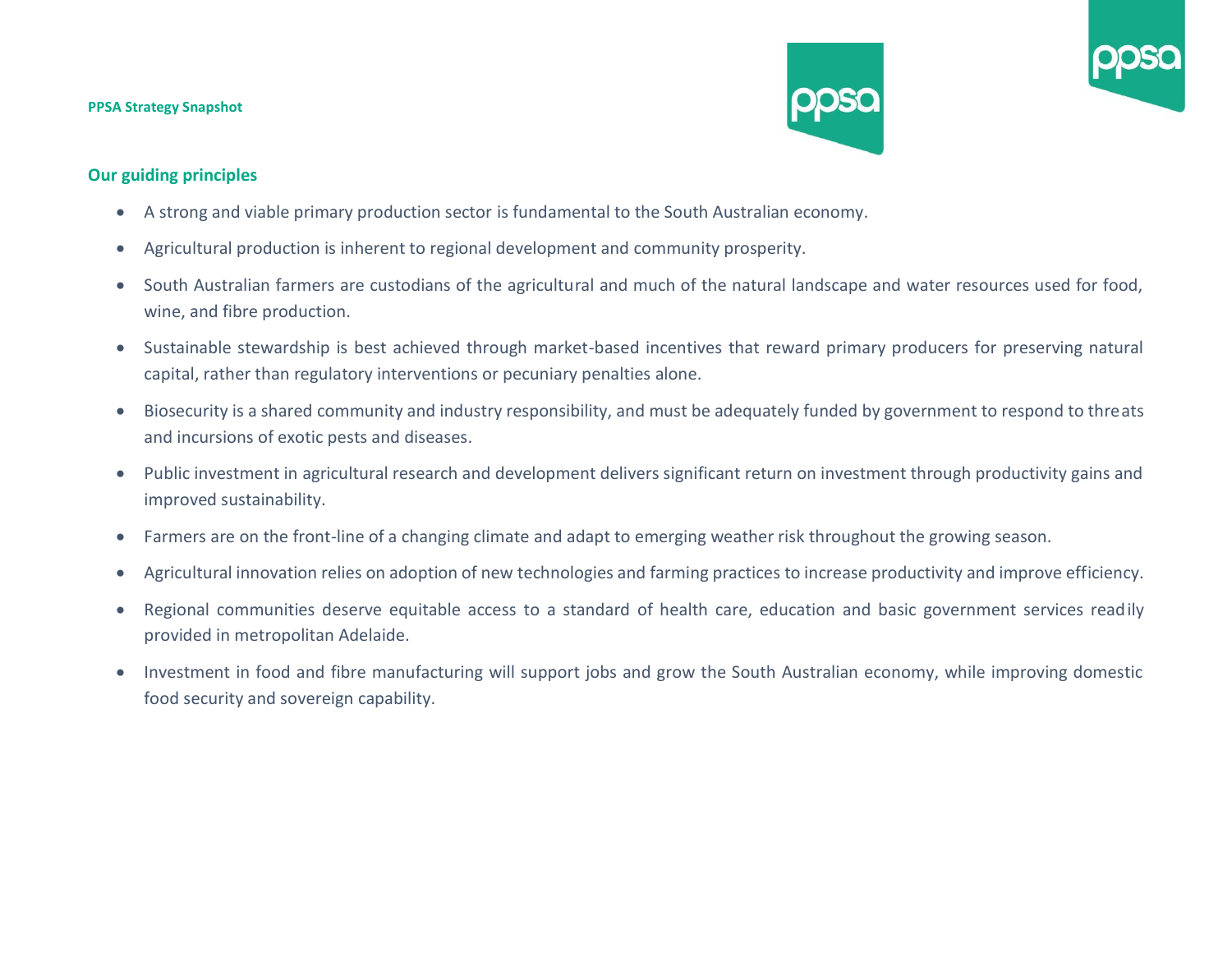

#### **Our strategic objectives**

- 1. To support an innovative, profitable, and sustainable primary production sector in South Australia, that is resilient to external shocks and emerging risks, by developing policies and programs that benefit producers.
- 2. To ensure agriculture remains a priority industry for State Government, including ongoing funding of a well-resourced, stand-alone agency for primary industries and regions, and supported by a strong public research program.
- 3. To position PPSA as the 'go to' organisation with State Government to engage with South Australian primary industries.
- 4. To establish a sustainable business model for PPSA to enable business continuity and attract new investment.
- 5. To leverage the expertise and skills of our membership, while providing opportunities to develop talent and attract high quality representatives and staff across the PPSA member organisations.

| To achieve our objectives, we will      | This means PPSA will                                     | Success will be                                   |
|-----------------------------------------|----------------------------------------------------------|---------------------------------------------------|
| focus on                                |                                                          |                                                   |
| Developing policy and programs          | Develop comprehensive policy platform and work program   | Cross-commodity policy platform established.      |
| Develop evidence-based policy,          | to advance cross-commodity issues during 2022/23.        | PPSA agenda reflected in the next SA Government   |
| reflecting the needs and aspirations of | Dedicate resources to policy development, revamp current | budget cycle in 2023.                             |
| our members and broader production      | committee structure, and commission targeted research.   | Retaining skilled policy staff across PPSA group. |
| sector, position agriculture as         | Respond to new PIRSA corporate direction, being a strong | Influencing new legislation brought to Parliament |
| economic priority of SA Government.     | advocate for investment in regional development across   | concerning primary production.                    |
|                                         | government.                                              | One big picture 'win' each year and mix of short  |
|                                         | Take clear lead on cross-commodity policy advocacy.      | term and medium-term goals.                       |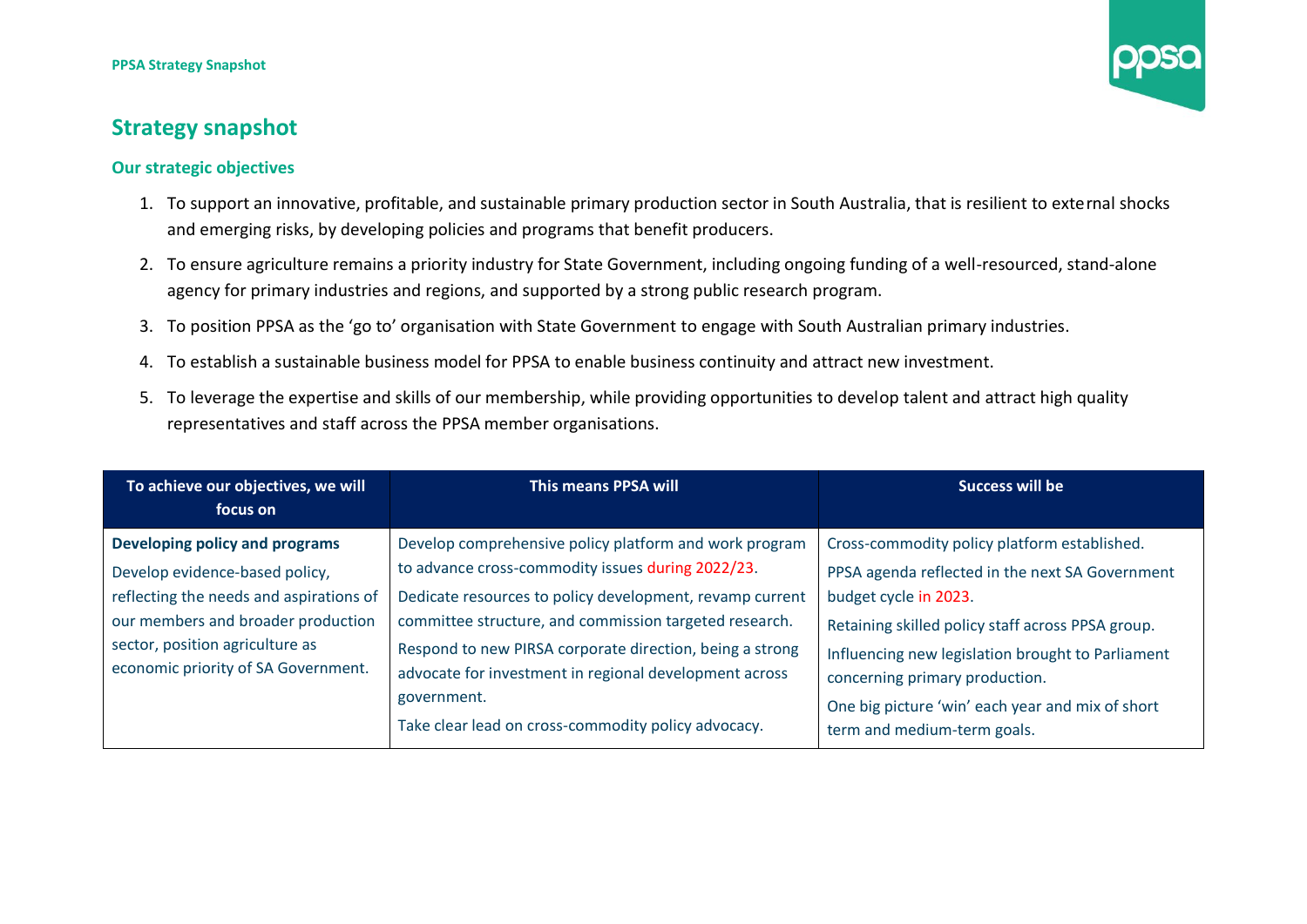

| To achieve our objectives, we will<br>focus on                                                                                                                                                                          | <b>This means PPSA will</b>                                                                                                                                                                                                                                                                                                                                                                                                                                                                                                                                                      | <b>Success will be</b>                                                                                                                                                                                                                                                                                                                          |
|-------------------------------------------------------------------------------------------------------------------------------------------------------------------------------------------------------------------------|----------------------------------------------------------------------------------------------------------------------------------------------------------------------------------------------------------------------------------------------------------------------------------------------------------------------------------------------------------------------------------------------------------------------------------------------------------------------------------------------------------------------------------------------------------------------------------|-------------------------------------------------------------------------------------------------------------------------------------------------------------------------------------------------------------------------------------------------------------------------------------------------------------------------------------------------|
| <b>Improving communications</b><br>Raise profile and awareness of PPSA<br>policy platform across government,<br>industry, and community.<br>Amplify messages across PPSA group.                                         | Develop a new PPSA website with improved content,<br>management, professional branding, and linkages with<br>PPSA members and NFF platforms, by mid-2022.<br>Adopt strategic approach to media communications.<br>Establish social media presence, by mid-2022.<br>Develop communications plan to support PPSA member<br>engagement and expand reach to individual producers.                                                                                                                                                                                                    | Clear communication strategy established.<br>Public awareness and support for primary producers.<br>Acknowledgement of economic importance of the<br>primary production sector in government<br>communications.<br>Collaboration on communication campaigns.                                                                                    |
| <b>Strengthening relationships</b><br>Strong commitment to PPSA.<br>Establish strong connections with the<br>incoming Malinauskas Government<br>and across government agencies.<br>Engage with leading national bodies. | PPSA membership engaged and united on key policies.<br>Repurpose RGF grant in line with new government policy<br>priorities and reflect in new AOP work program, June 2022.<br>Coordinate lobbying effort across PPSA group, adopt a 'no<br>surprises' approach to all dealings with the Minister.<br>Support PIRSA leadership through robust dialogue on<br>policy initiatives, being responsive to requests for<br>information and being a trusted industry source.<br>Leverage NFF membership through active participation in<br>committees and improved information sharing. | Bipartisan support for PPSA and its policy platform.<br>PPSA funding agreement renewed in 2023 and lifted<br>to \$2 million over four years.<br>Continued access to government and Ministers.<br>Agricultural Ministry near top of Cabinet portfolio.<br>Secured appropriately resourced PIRSA.<br>Regular engagement with NFF leadership team. |
| <b>Promoting careers in agriculture</b><br>Promote opportunities available to<br>young people in agriculture.<br>Establish agriculture studies within the<br>school curriculum.                                         | Deliver the final stage of the Educating Kids About<br>Agriculture Program in 2022, identify new funding<br>opportunities to continue this work in scho ols.<br>Support the work of the Adelaide University Agricultural<br>Students Association (AUASA) and related bodies by 2023.<br>Develop a student internship program across PPSA group.                                                                                                                                                                                                                                  | Secure funding to develop agriculture in the<br>secondary school curriculum.                                                                                                                                                                                                                                                                    |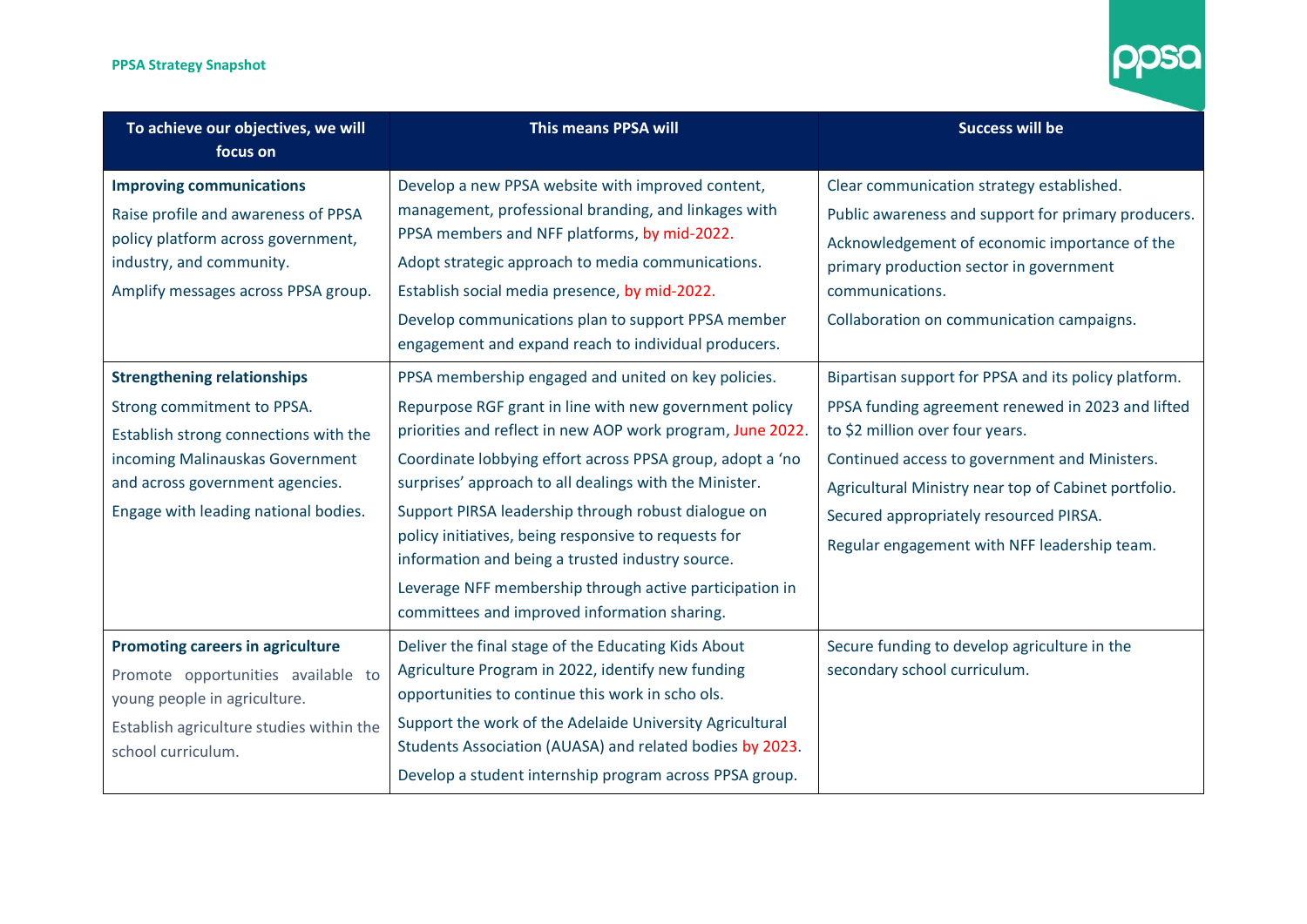

| To achieve our objectives, we will<br>focus on                                                                                                                       | <b>This means PPSA will</b>                                                                                                                                                                                                                                                                                                                                                                                                                                                         | <b>Success will be</b>                                                                                                                                                                                                                                                                                                                  |
|----------------------------------------------------------------------------------------------------------------------------------------------------------------------|-------------------------------------------------------------------------------------------------------------------------------------------------------------------------------------------------------------------------------------------------------------------------------------------------------------------------------------------------------------------------------------------------------------------------------------------------------------------------------------|-----------------------------------------------------------------------------------------------------------------------------------------------------------------------------------------------------------------------------------------------------------------------------------------------------------------------------------------|
| Investing in leadership renewal<br>Create an in-house capacity building<br>program to support staff and elected<br>representatives, current and emerging<br>leaders. | Develop the PPSA Future Leaders forum in 2023.<br>Identify external funding to provide training to PPSA<br>representatives and staff.<br>Engage with PPSA commodity council boards directly to<br>identify experts on specific policy matters.<br>Build community of influence across commodity groups,<br>sharing expertise, skills, and resources.                                                                                                                                | Access to broader pool of expertise.<br>Environment to develop people across PPSA group.<br>Pipeline of leadership talent established to support<br>succession and career development.                                                                                                                                                  |
| <b>Developing our business model</b><br>Attract new members, explore new<br>sources of revenue, establish a clear<br>value proposition to members.                   | Expand membership and review subscription model,<br>including NFF contribution for FY2023.<br>Secure external project funding to enable program delivery.<br>Undertake a cost/benefit analysis of moving to a shared<br>services model for PPSA member organisations for FY2023.<br>Explore new sponsorship opportunities to provide new<br>sources of revenue for FY2023.<br>Leverage membership and funding; policy and program<br>opportunities to benefit all commodity groups. | PPSA membership includes pork, chicken meat and<br>seafood by 2025.<br>Broaden base of NFF membership contribution from<br>3 members to 6 members by 2024.<br>Benchmark established for external funding (\$1<br>membership = $$2$ funding) by 2025.<br>PPSA seen to add value to commodity groups.<br>Reduced operational duplication. |
| <b>Continuous improvement</b><br>Review governance structures,<br>improve business processes,<br>developing corporate policies.                                      | Undertake comprehensive review of current Rules of<br>Association, risk management framework and establish a<br>suite of corporate policies to future-proof the organisation<br>by end FY2023.<br>Establish best practice corporate governance framework<br>for non-profit sector.                                                                                                                                                                                                  | Structures to gain input from commodity groups and<br>industry.<br>Successful independent audit.                                                                                                                                                                                                                                        |